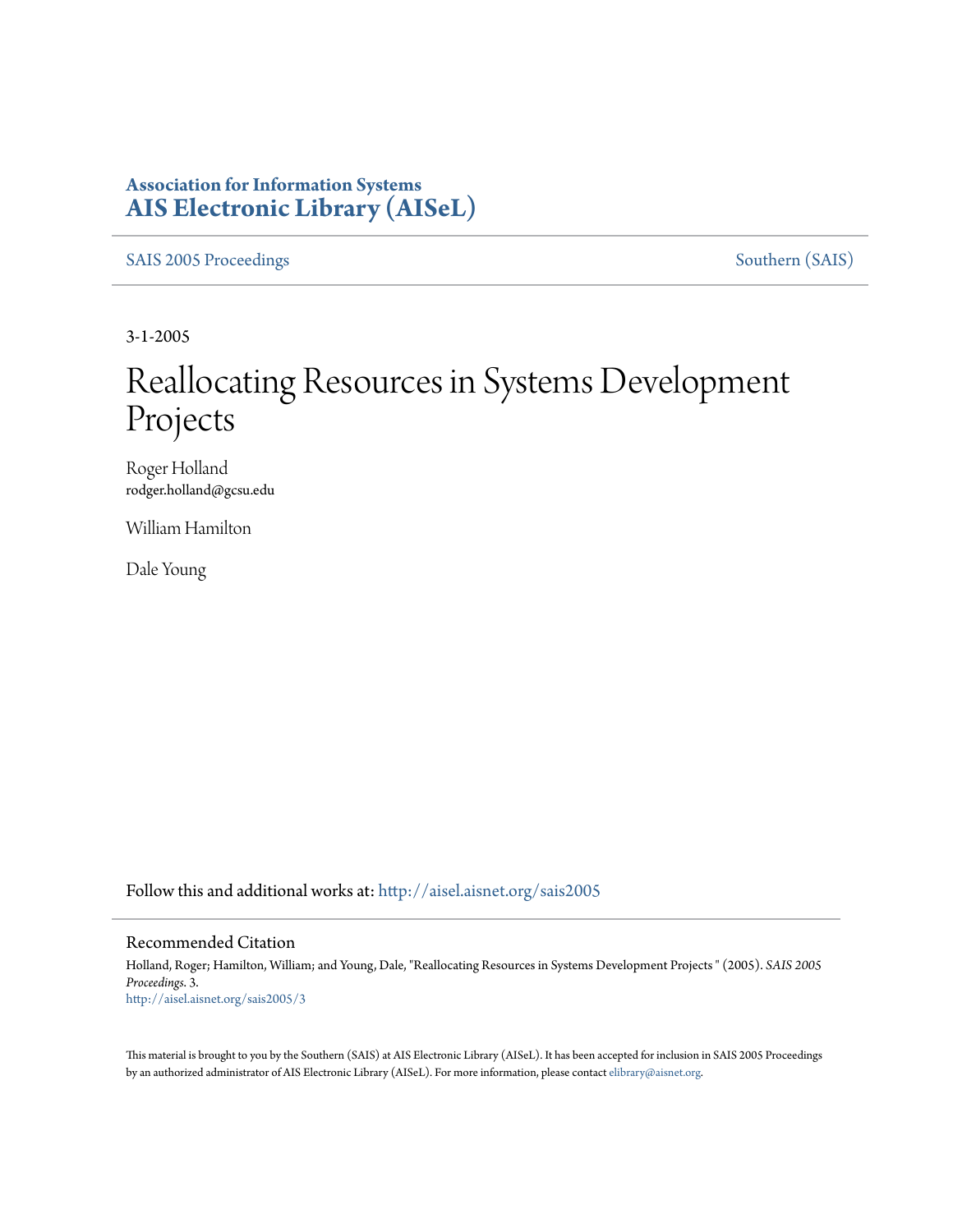# **REALLOCATING RESOURCES IN SYSTEMS DEVELOPMENT PROJECTS**

### **Rodger G. Holland, Ph.D.**

**Georgia College & State University**  rodger.holland@gcsu.edu

### **William C. Hamilton, Ph.D.**

**Columbus State University**  hamilton bill@colstate.edu

**Dale Young, Ph.D. Georgia College & State University**  dale.young@gcsu.edu

### **Abstract**

*Systems development projects are time constrained. Project managers use a variety of tools to track project development, including traditional PERT/CPM charts and Gantt charts, to insure timely delivery of program code. Resource reallocation between project activities, through the identification of slack resources, is a common solution when faced with project delays or demands for earlier-than-expected delivery dates. This paper describes a network analysis methodology for reallocating resources along the critical path of a project that offers benefits not available through PERT/CPM analysis.* 

**Keywords:** PERT/CPM, Gantt charts, project resource reallocation

# **Introduction**

Completing a systems development project before its scheduled delivery date requires that existing resources be reallocated or additional resources be expended (e.g., hiring more programmers). Reallocation is often less costly and is therefore the more desirable alternative. Although a critical path, the longest path through the various dependent and simultaneous tasks to project completion, implies no slack time between activities, reallocation is frequently made along that path because the activities on it often contain buffer or safety margin time included in their duration to account for unexpected problems or delays (Raz, Barnes, and Dvir, 2003). Accurately determining the activities that should be included on the critical path is an issue itself (Winter, 2004). Unfortunately, proposed network or mathematical solution procedures for different problem types may not always work with real-world problems (VanHoucke and DeMeulemeester, 2003). Nevertheless, project scheduling is a critical issue because schedule overruns have been identified as a serious contributor to project failures (O'Brien, 2004).

This research deals with the important issue of project scheduling by addressing the shortcomings of some popular, pathbased techniques for project resource reallocation. Other studies have similarly suggested modifications to path-based techniques (Zhao and Tseng, 2003). It proposes a methodology that combines multiple project management techniques to obtain a more efficient resource reallocation. The paper provides a brief review of traditional project management techniques, explains the proposed methodology, and compares traditional techniques with the proposed methodology.

# **Traditional Project Management Techniques**

Information technology (IT) projects are often administered or managed jointly, combining individuals who have businessarea knowledge with technical managers (Ulfelder, 2004). Project managers, who may have PMI certification (www.pmi.org), use a variety of charting and mathematical techniques to keep projects on time and within budget, including: work breakdown structures, Gantt charts, PERT/CPM analysis (Chapman and Ward, 2003; Taylor, 1998), and critical chain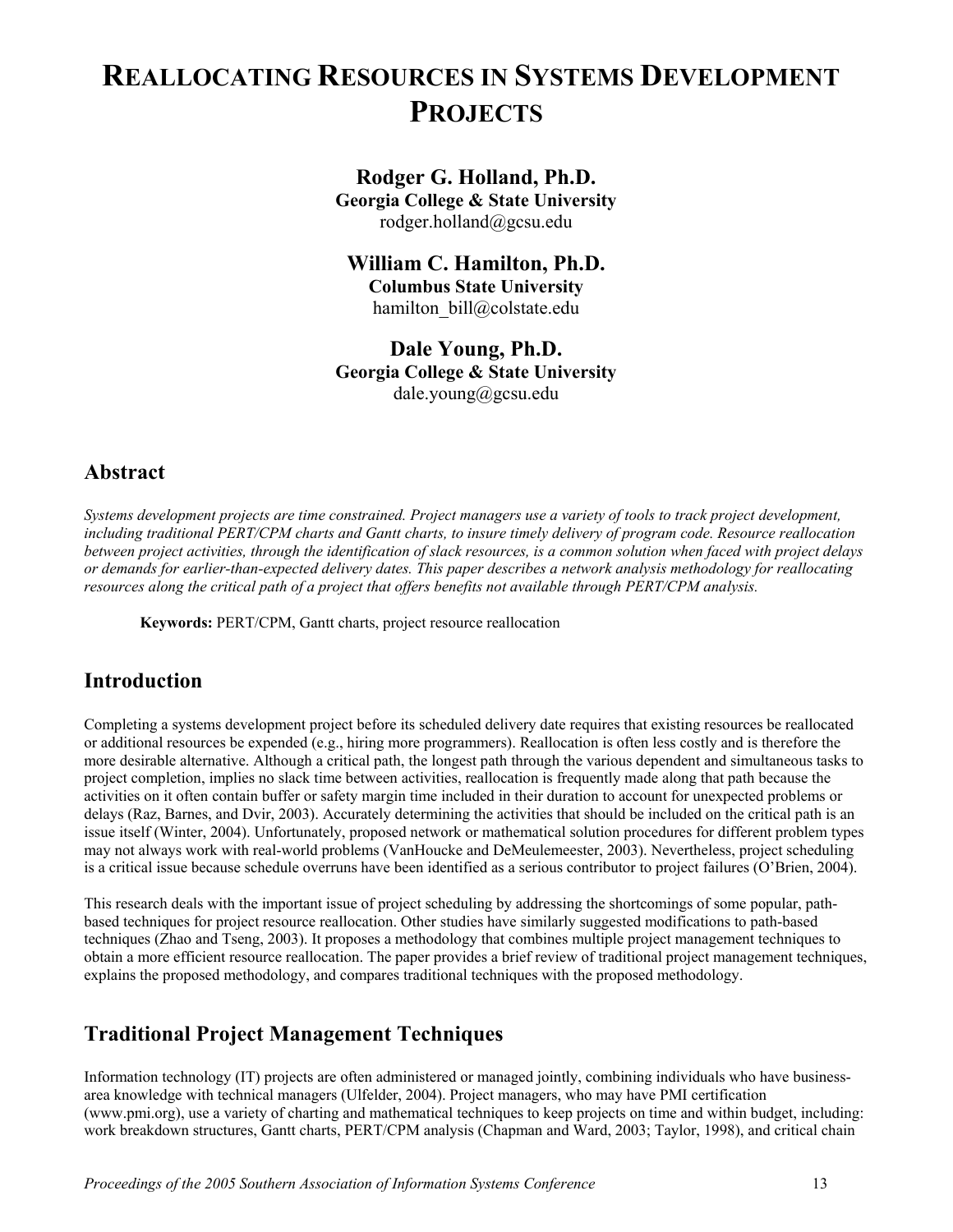project management (Raz, Barnes, and Dvir, 2003). There are a number of economical desktop tools available to managers that can produce these project management diagrams (Von Roenn, 2003).

Gantt charts list activities vertically and time horizontally; although nearly 100 years old, they are still used frequently (Hamilton, Holland, and Ohara, 1999). One problem with Gantt charts is that they do not directly show the connectivity between activities in a project. PERT/CPM originated in the 1950's to assist in the management of large projects by focusing on minimization of time and cost respectively. Though a mature technique, PERT/CPM is still explained in the practitioner literature (O'Brien, 2004), academic literature (Chapman and Ward, 2003; Zhao and Tseng, 2003), and it still appears in analysis and design and project management textbooks (Gido and Clements, 1999). PERT/CPM analysis shows the production path but loses the time dimension. The methodology proposed in this paper is a time-dimensioned PERT/CPM analysis that obtains the best of both approaches, and adds information not obtainable otherwise.

### **The SNAPP Methodology**

In PERT/CPM the earliest time is the soonest an event can occur, given that all preceding activities are complete. The difference between earliest time, a left to right process in the PERT/CPM diagram, and latest time (the latest an event can begin without delaying the entire project), a right to left process, is called slack time or float. Float is sometimes defined synonymously with slack, but often it takes on other meanings (Harrison, 1985). "Slack is extra time available between activities; total float is 'slack' time for the entire project while free float is related to non-critical activities" (Kliem and Ludin, 1998). "Unfortunately, three types of float are in general use, namely, total, free, and independent float, and very few people completely understand the meaning of any of these" (Harrison, 1985). Although this confusion in terminology was identified in the mid-1980s, there are few concepts as ill-defined as float*.* Alternatively, the critical chain project management technique moves "buffer" time within individual tasks to the end of a project schedule, to explicitly account for that time (Raz, Barnes, and Dvir, 2003).

Systematic Network Analysis of Production Paths (SNAPP) is a time-dimensioned PERT/CPM analysis. It defines a segment as any portion of the production path that is either a part of the critical path or begins and ends with events on the critical path but has no other critical event on it. A segment either lies on the critical path or touches it at the beginning and at the end but at no other point. Similarly, a sub-segment is any portion of a non-critical segment. The segment excess time is the amount of time a series of activities on a non-critical segment can be delayed without delaying the project. Segment excess time is the difference between the sum of activity times for any non-critical segment and the sum of activity times on the critical path segment that has the same beginning and ending events. Some segments will have sub-segments that are constrained; we refer to these as limited sub-segments. A traditional PERT/CPM problem is presented in Table 1. The PERT/CPM Chart (Figure 1, Appendix) incorporates earliest time, latest time, and slack time into the solution.

| <b>Activity</b>        | <b>Description</b>                            | <b>Expected</b> |
|------------------------|-----------------------------------------------|-----------------|
|                        |                                               | Time            |
| AB                     | Remodel current facilities                    | 8               |
| AD                     | Evaluate manpower requirements                | 2               |
| AE                     | Design new applications                       | 8               |
| AG                     | Design modifications to existing applications | 5               |
| BC                     | Install LAN & new computers                   | 5               |
| <b>CH</b>              | Test new hardware & compatibility             | 5               |
| DE                     | Hire new programmers                          | 2               |
| EF                     | Code new applications                         |                 |
| $\overline{FI}$        | Test new applications                         |                 |
| $\overline{GC}$        | Application compatibility $&$ selection       | 6               |
| <b>GE</b>              | Link existing $&$ new applications            |                 |
| <b>GH</b>              | Modify existing applications                  |                 |
| HI                     | Test modified applications                    | 3               |
| I                      | Revise existing applications                  | 2               |
| $\overline{\text{IL}}$ | Revise new applications                       | 4               |
| <b>JK</b>              | Parallel Run existing/new applications        | 4               |
| <b>JN</b>              | Revise & update documentation                 | 5               |
| <b>KP</b>              | Implement modified applications               | 2               |
| LM                     | Re-test new applications                      | 3               |
| <b>MN</b>              | Prepare documentation                         | 2               |

#### **TABLE 1. ACTIVITIES LAYOUT**

*Proceedings of the 2005 Southern Association of Information Systems Conference* 14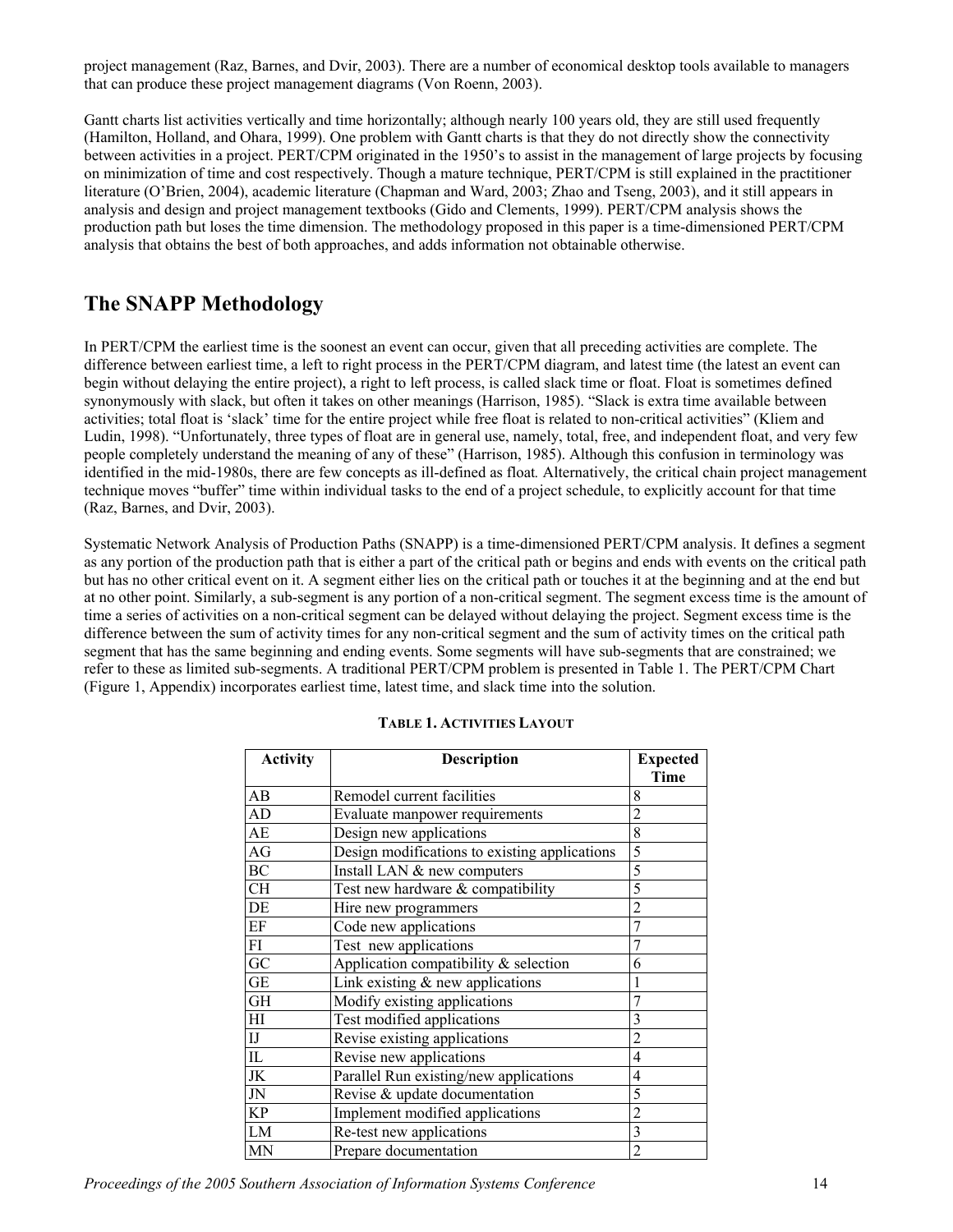|  | <b>NP</b> | Implement new applications |  |
|--|-----------|----------------------------|--|
|--|-----------|----------------------------|--|

PERT/CPM diagrams have the advantage over Gantt charts of showing the relationship between activities, while Gantt charts have the advantage of showing the time dimension and the overlap of activities. Merging the time dimension of a Gantt chart into a PERT/CPM diagram provides an analysis that is richer than using each independently, or in combination. To accomplish this merger the PERT/CPM diagram is drawn with time on the horizontal scale. The activities listed in Table 1 are used to illustrate SNAPP procedures.

In the SNAPP diagram (Figure 2, Appendix), distance on the horizontal scale indicates the time required to complete an activity. Four activities start at the beginning of the project: AB, AG, AE, and AD. Each event designating the completion of these activities (events B, G, E, and D) is drawn such that the time required to complete the activity is represented by the horizontal distance between the events. For example, the AB activity takes eight weeks, which dictates that event B be located on the vertical line measuring eight units from event A, as will event E, because the duration of the AE activity is eight weeks. Event G will be located on the five-week line and D on the two-week line. Events subsequent to these are located on the diagram in a similar manner. For example, event E will also be located on the line two weeks from D (four weeks from A) and one week from event G (six weeks from A). This process results in multiple representations for some events, but clearly an event can only occur once. As in PERT/CPM, the rightmost representation is the earliest time for an event. However, by not having a time dimension, PERT/CPM does not show the multiple representations, and thus looses valuable information. SNAPP labels these shorter segments as independent segments and uses a dotted line connector to connect the multiple representations. As will be seen shortly, these dotted connectors can be used for many purposes.

### *The Critical Path and Segment Excess Times*

In a SNAPP diagram, the path without dotted lines is the critical path (AEFILMNP in Figure 2, Appendix). Segment excess times are computed once the critical path is determined. The segment excess time for any segment that has only one dotted line is the horizontal length of that line. For example, the AGE segment has two weeks of segment excess time. Similarly, ADE requires four units of connection time yielding a segment excess time of four weeks and ABCHI has a segment excess time of one week. On the right-hand side of event I, the IJN segment has a segment excess time of four weeks while the IJKP segment has a segment excess time of three weeks. For any segment that contains multiple dotted lines, the excess times are summed. For example, in the AGHI segment there are six weeks between events G and H and one week between events H and I. Thus, AGHI has a segment excess time of seven weeks. Similarly, AGCHI has a segment excess time of three weeks.

Segments often contain sub-segments that are common with other segments, which may impose limitations on that subsegment because the different segments can have varying segment excess times. For example, the AG sub-segment is common to the AGE, AGCHI, and AGHI segments. AGE has a segment excess time of two weeks, AGCHI has a segment excess time of three weeks, and AGHI has a segment excess time of seven weeks. Thus the AG sub-segment of the AGCHI and AGHI segments is limited to two weeks, because if this sub-segment consumes more than two weeks of segment excess time then the critical path must change. This limitation is easy to verify because if AGE is longer than eight weeks it would replace AE as part of the critical path. The limited sub-segment excess time is computed similarly for other sub-segments. For any sub-segment, simply list all segments that contain that sub-segment and the limited sub-segment excess time will be the smallest segment excess time. Limited sub-segment excess times are the smallest of the segment excess times for any longer segment.

### *Highlighting Similar Activities*

Activity GH (Table 1) is similar to activity EF in that both involve programmer time. Given this task similarity, these activities involve resources that might be transferable from one activity to another, by shifting programmers between the activities. Under PERT/CPM analysis, neither the slack time of two weeks for event G nor the one week slack for event H suggests the opportunity to shift substantial resources from GH to EF. In contrast, SNAPP highlights this potential resource reallocation. The overlap of these two activities further suggests the potential for resource transfer or reallocation, which may not be possible without such overlap. For example, if one programming activity is scheduled to be completed before the start of another, shifting resources may not be possible. This potential resource reallocation becomes clear in the SNAPP analysis.

### **Discussion**

SNAPP provides a mathematically simple and logically intuitive methodology for analyzing resource reallocation decisions as part of project management activities. The brief description in this paper explains how SNAPP is superior to former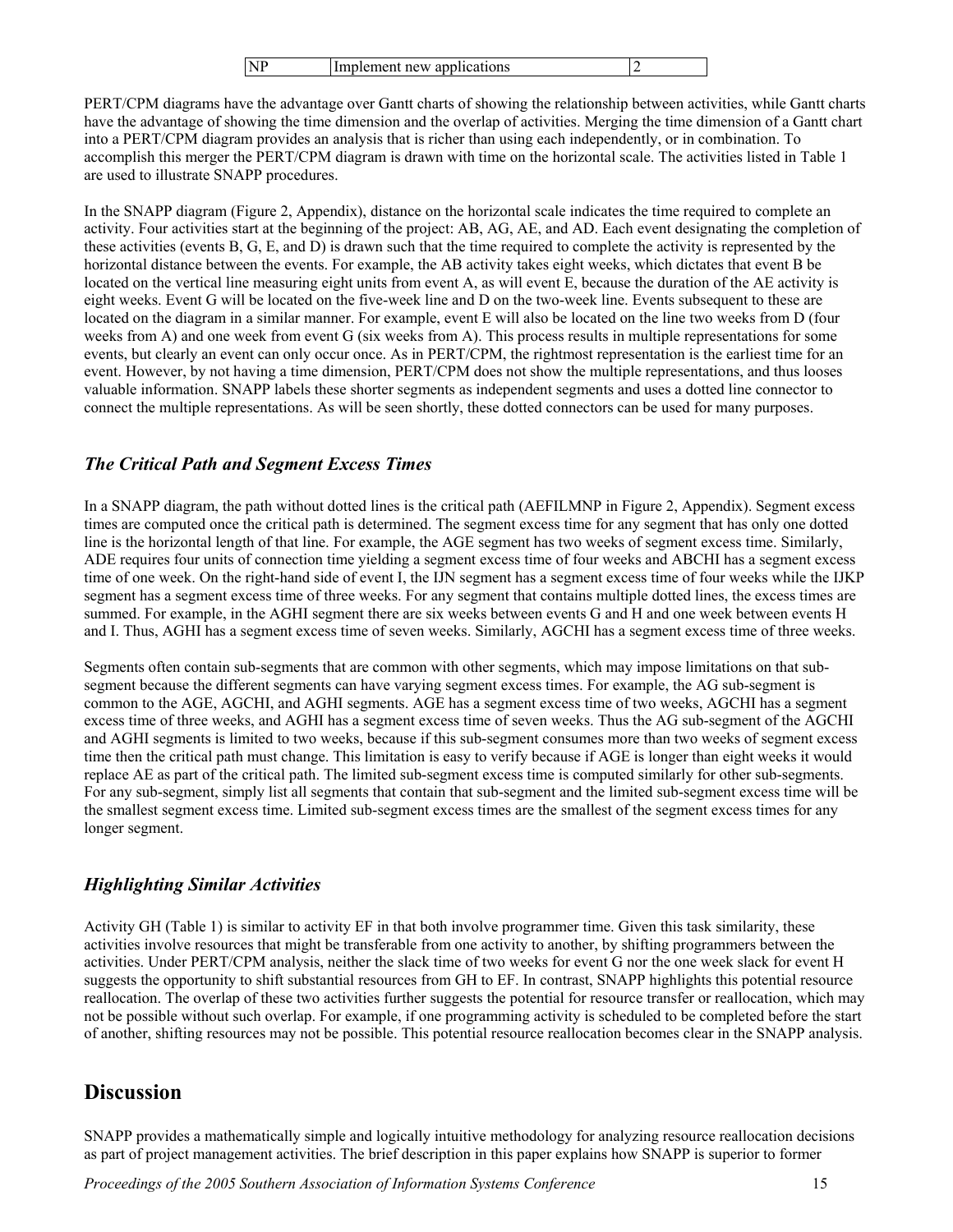methodologies for identifying reallocation opportunities. Adding the time dimension to the more conventional PERT/CPM analysis adds to the value of those diagrams. SNAPP should be easy to apply for practitioners who are familiar with PERT/CPM charts because SNAPP output is so similar to what those practitioners have viewed in the past.

The concepts of SNAPP are particularly applicable to large construction projects, new product development, and any number of other projects that have interrelated (i.e., time dependent) sequences of activities. One objective of this research stream is to generate interest in adding the time dimension to traditional PERT/CPM analysis, and thus to the software that supports PERT/CPM.

The issue of resource reallocation is especially critical given the current environment for software project development. Developers are under severe pressures to meet business-driven deadlines for development projects in order to respond to pressures from trading partners and key competitors. SNAPP provides a practical means of directly addressing an important component or software project management – reallocations. Resource reallocations are made necessary by changing business conditions, unplanned delays (e.g., non-delivery of a component by a vendor or problems trouble-shooting an algorithm), and the unfortunate presence of scope creep (i.e., the emergence of new requirements during development).

# **Contribution**

The previous illustration enables us to now contrast SNAPP and PERT/CPM. The PERT/CPM solution (two weeks slack time for activity G and one week for activity H) does not direct attention to the GH activity for possible resource reallocation as clearly as the SNAPP solution (seven weeks for the AGHI segment). Even if two weeks of excess time are used by activity AG (thus making GE critical too), five weeks of excess time remain for activity GH. Activity GH should be one of the first activities examined for potential resource reallocation because of the extra time to complete it. Therefore, identifying this opportunity for resource reallocation is one of the primary contributions of the SNAPP methodology.

Furthermore, solutions that compute total float consistent with segment excess time do not include the graphical analysis that identifies the overlap. Graphical analysis is an important method for identifying project problems (Steele and Huber, 2004). The SNAPP analysis is more informative than PERT/CPM and is more useful than using PERT/CPM in combination with Gantt charts. SNAPP provides a unique methodology for analysis because it adds a visual time dimension to PERT/CPM diagrams. This improvement in graphing techniques is a second contribution of SNAPP.

A third contribution of this methodology is that it addresses the ill-defined term "float." The SNAPP methodology replaces a poorly defined term, float, with a more meaningful concept "segment excess time." Thus, the SNAPP methodology attempts to clarify a generally misused term by developing a more intuitive variable.

# **Limitations and Future Research**

The major limitation of SNAPP is that it is a proposed methodology, and therefore not computerized. Project management includes a number of computing-intensive tasks, such as, the development of project schedules and maintenance of charts (e.g., PERT/CPM and Gantt charts). SNAPP cannot be considered for adoption until it becomes an automated process and is integrated into commonly used project management tools. Until the time dimension of SNAPP is incorporated into PERT/CPM analysis, it will be limited to relatively small projects. Once programmed, SNAPP should prove beneficial to a wider variety of more difficult projects that require more frequent resource reallocation decisions.

One future direction for SNAPP is to identify sponsorship so that it can be converted to an automated tool for testing in areas such as construction and software development. It is possible that SNAPP could aid in software development once the procedure is automated into a software package itself.

# **Conclusion**

One advantage of the SNAPP methodology is that the excess time available for resource reallocation, and the overlap of similar activities, are both shown in one graphical analysis. Slack time under traditional PERT/CPM analysis obscures the opportunity for resource reallocation while SNAPP highlights it. Even calculating total float to be equivalent to segment excess time does not include the overlap shown by the SNAPP analysis; separate Gantt charts must be used to accomplish this part of the analysis. A second advantage of SNAPP is the ease of calculation. In contrast to PERT/CPM which moves from left to right (for earliest time) and then right to left (for latest time), all calculations in SNAPP proceed from left to right. This simplification makes the procedure more intuitive to novices, and easier to convey to those not familiar with network analysis.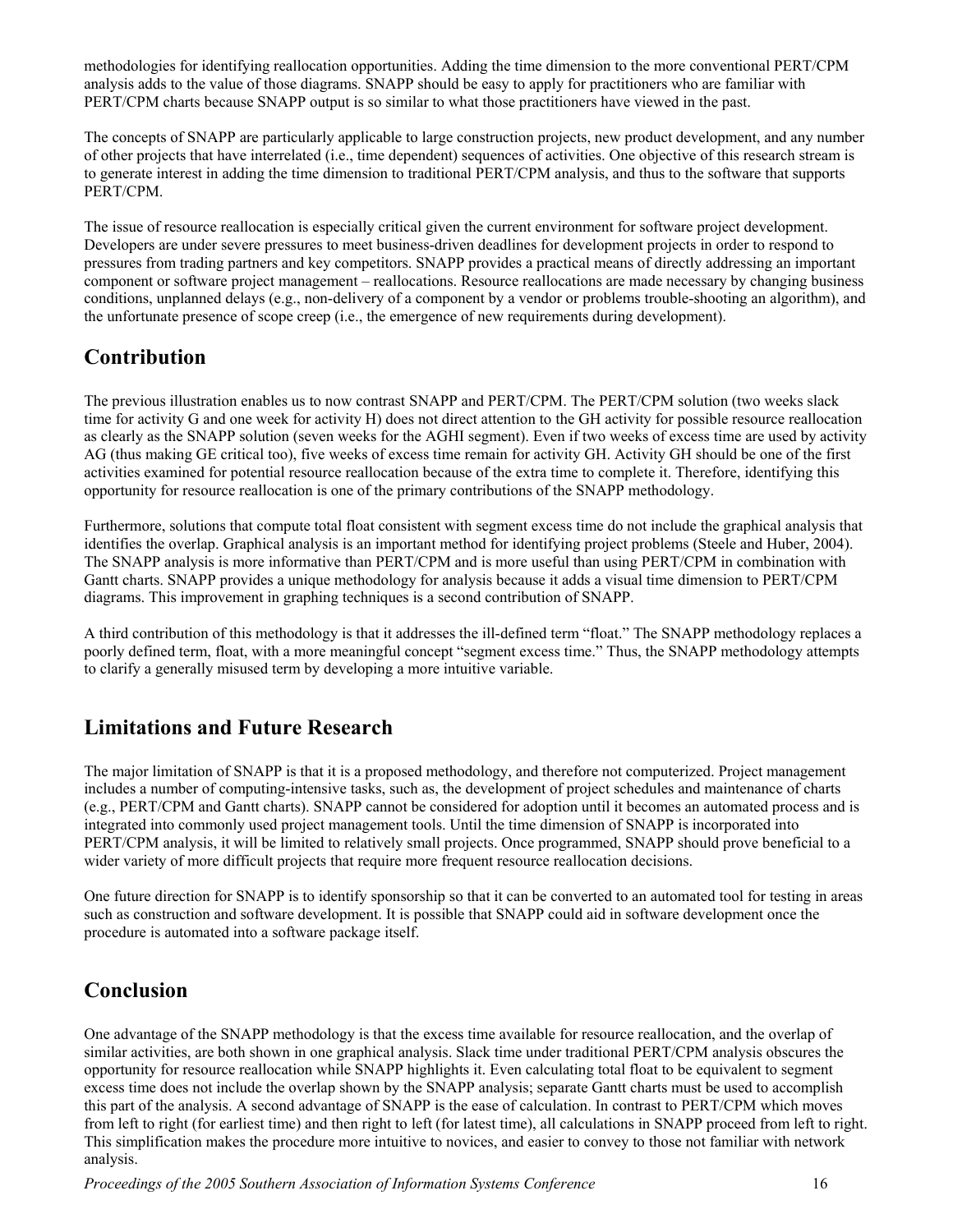Resource reallocation decisions are significant when planning and managing a systems development project. In most cases completing the project in a minimum amount of time is desirable, and in some cases it becomes necessary to shorten the expected project completion time. If developers have to complete a project in less time than the initial estimates, they must find activities that can be completed in less time, and identify activities from which resources can be transferred. Otherwise, additional resources are required. SNAPP can be a valuable tool for making such reallocation decisions. This paper explains a modification to a widely used methodology that can be value to project managers who regularly make resource reallocation decisions.

### **References**

- Chapman, C. and S. Ward (2003). "Constructively simple estimating: a project management example." *Journal of the Operational Research Society* (54), 1050-1058.
- Gido, J. and J. Clements (1999). Successful Project Management. South-Western College Publishing.
- Hamilton, W., R. Holland, and M. Ohara. (1999). "A Survey of Project Management Methods Utilized by Members of the Project Management Institute." Proceedings of the Academy of Information and Management Sciences, 3 (1), 17- 19.
- Harrison, F. (1985). Advanced Project Management. New York: Halsted Press.
- Kliem, R. and I. Ludin (1998). Project Management Practitioner's Handbook. New York: AMACOM, American Management Association.
- O'Brien, R. (2004). "Critical Path Analysis: The path to project enlightenment." *TechRepublic*, March 29, [http://techrepublic.com.com/5102-6330-5175455.html,](http://techrepublic.com.com/5102-6330-5175455.html) accessed 11/11/04.
- Raz, T., R. Barnes, and D. Dvir (2003). "A Critical Look at Critical Chain Project Management." Project Management Journal (34, 4), 24-32.
- Steele, M. and W. Huber (2004). "Exploring Data to Detect Project Problems." *AACE International Transactions*.
- Taylor, J. (1998). A Survival Guide for Project Managers. New York: AMACOM, American Management Association, New York.
- Ulfelder, S. (2004). "Project Management: The Power of Two." *CIO Magazine*, Sept. 15.
- VanHoucke, M. and E. DeMeumeester (2003). "The Application of Project Scheduling Techniques in a Real-Life Environment." *Project Management Journal* (34, 1), 30-42.
- Von Roenn, P. (2003). "Try one of these six inexpensive project management tools." *TechRepublic*, April 25, [http://techrepublic.com.com/5100-6300\\_11-5034766.html,](http://techrepublic.com.com/5100-6300_11-5034766.html) accessed 11/11/04.
- Winter, R. (2004). "Determining the Actual Critical Path." *AACE International Transactions*.
- Zhao, T. and C. Tseng (2003). "A note on activity floats in activity-on-arrow networks." *Journal of the Operational Research Society* (54), 1296-1299.

# **Appendix**